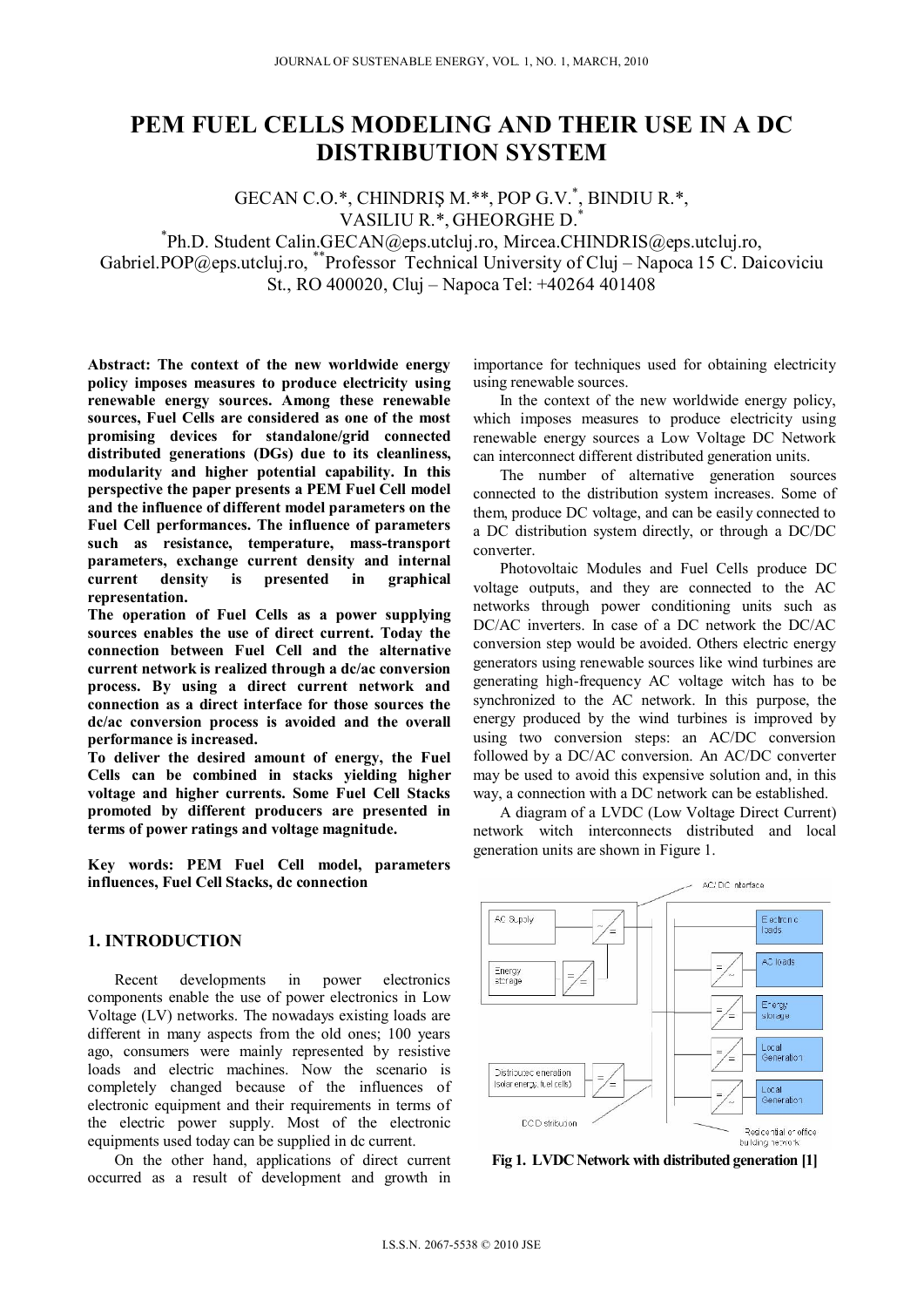# **2. GENERAL ASPECTS REGARDING FUEL CELLS**

In 1874, in his book, Mysterious Island, Jules Verne said: *"I believe that water will one day be employed as a fuel, that hydrogen and oxygen which constitute it, used singly or together, will furnish an inexhaustible source of heat and light".* 

 The portion of the above quote in which Jules Verne describes the joining of hydrogen and oxygen to provide a source of heat and light is a remarkably accurate description of one of the most promising new technologies now nearing commercial reality – the Fuel Cell. However, he didn't get it quite right since more energy is needed to dissociate water into hydrogen and oxygen than can be recovered so water itself cannot be considered a fuel.

The recent increasing in developing and commercializing Fuel Cells is due to its several advantages. These include "clean" by-products (e.g., water when operated on pure hydrogen), which means it is "zero emission" with extremely low (if any) emission of oxides of nitrogen and sulfur.

They also operate quietly, not having any moving parts, even when working with extra fuel processing and supply equipment.

Furthermore, they convert chemical energy contained in a fuel (hydrogen, natural gas, methanol, gasoline, etc.) directly into electrical power. By avoiding the intermediate step of converting fuel energy first into heat, which is then used to create mechanical motion and finally electrical power, Fuel Cell efficiency is not constrained by the Carnot limits of heat engines. Fuel-toelectric power efficiencies as high as 65% are likely [2], which gives fuel cells the potential to be roughly twice as efficient as the average central power station operating today.

Finally, they can increase energy security, since different types of Fuel Cell can operate on various conventional and alternative fuels such as hydrogen, ethanol, methanol, and natural gas, and hydrogen itself can be produced by harnessing a variety of renewable energy sources; such capability can help diminishing the dependence on fossil fuels.

## **2.1. Fuel Cells principles**

A Fuel Cell operates like a battery by converting the chemical energy from reactants into electricity, but it differs from a battery in that as long as the fuel (such as hydrogen) and an oxidant (such as oxygen) is supplied, it will produce DC electricity (plus water and heat) continuously, as shown in Figure 2.

There are many variations on the basic Fuel Cell concept, but a common configuration looks like Figure 2. A single cell consists of two porous gas diffusion electrodes (anode and cathode) separated by an electrolyte. The choice of electrolyte distinguishes one fuel cell type from another



**Fig. 2. PEM Fuel Cell's inputs and outputs [3]**

The electrolyte consists of a thin membrane that is capable of conducting positive ions but not electrons or neutral gases. The fuel (hydrogen) is introduced on one side of the cell while an oxidizer (oxygen) enters from the opposite side. The entering hydrogen gas has a slight tendency to dissociate into protons and electrons as follows:

$$
H_2 = 2H^+ + 2e^-
$$
 (1)

This dissociation can be encouraged by coating the electrodes or membrane with catalysts to help drive the reaction to the right. Since the hydrogen gas releases protons in the vicinity of the anode, there will be a concentration gradient across the membrane between the two electrodes witch will cause protons to diffuse through the membrane leaving electrons behind. As a result, the cathode takes on a positive charge with respect to the anode. Those electrons that had been left behind are drawn toward the positively charged cathode thru the external circuit since they can't pass through the membrane. The electrons will take the external circuit as a path to get to the cathode and the resulting flow of electrons that delivers energy to the load.

### **2.2. Fuel Cells Efficiency**

The chemical energy released in a reaction can be thought of as consisting of two parts: an entropy-free part, called free energy, which can be converted directly into electrical or mechanical work, plus a part that must appear as heat. The free energy is the enthalpy created by the chemical reaction, minus the heat that must be liberated [3]. The free energy corresponds to the maximum possible, entropy free, electrical (or mechanical) output from a chemical reaction. It can be calculated as the difference between the sum of the free energies of the reactants and the products [4]:

$$
\Delta G = \sum G_{prod} - \sum G_{reac} \tag{2}
$$

Considering the total energy available in the process and the theoretical energy that can be converted to electrical energy, the theoretical efficiency of the fuel cell reaction is then expressed as [5]:

$$
\eta_{\text{max}} = \frac{\Delta G}{\Delta H} \tag{3}
$$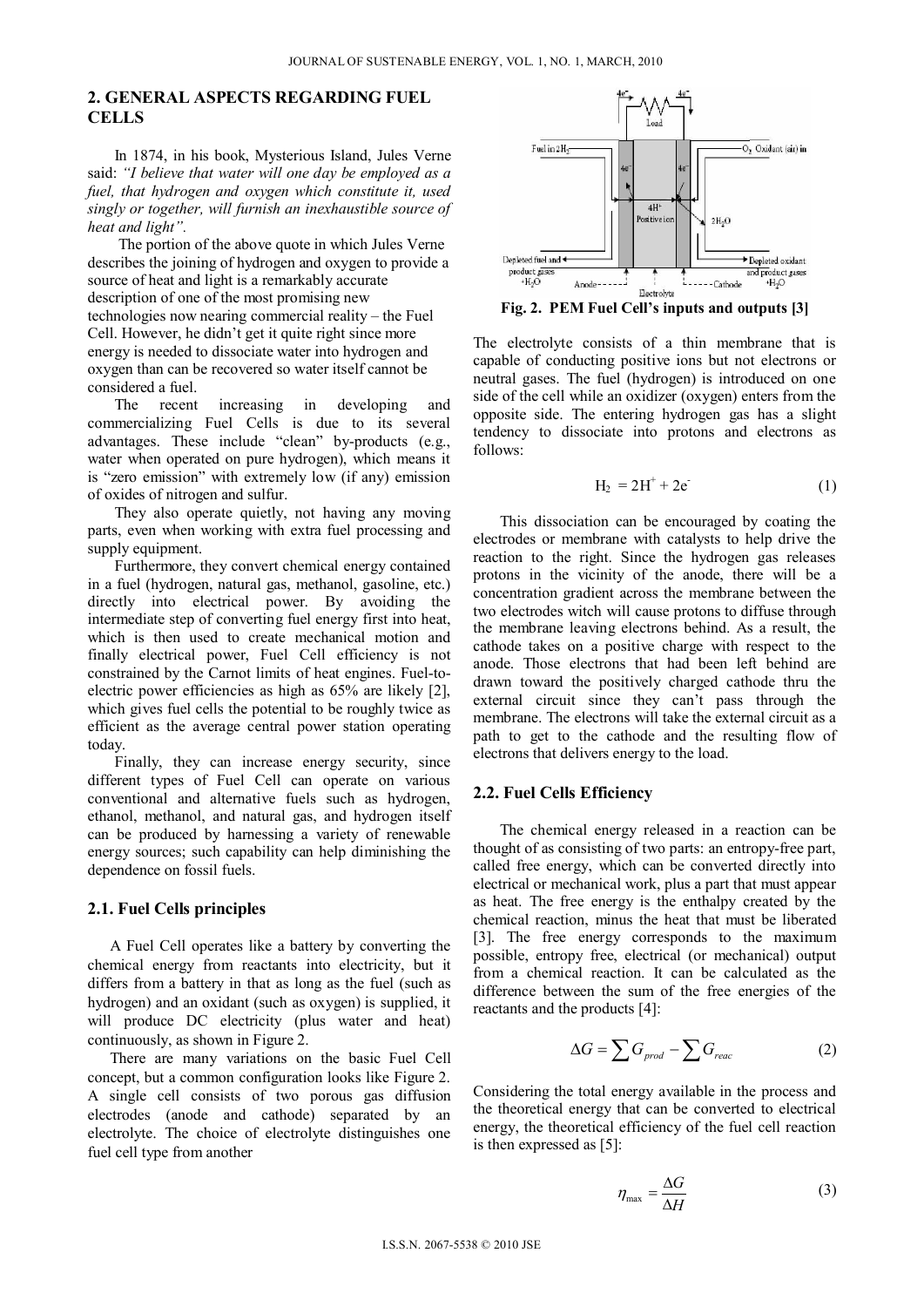The operating efficiencies of the fuel cells are lower than the theoretical values due to activation, ohmic, and mass transport over potentials.

#### **3. PEM FUEL CELL MODELING**

The free energy is the maximum possible amount of work or electricity that a Fuel Cell can deliver. Since work and electricity can be converted back and forth without loss, they are referred to as reversible forms of energy. For an ideal hydrogen fuel cell, the maximum possible electrical output is therefore equal to the magnitude free energy calculated with equation (2). The performance of a fuel cell can be expressed by the polarization curve, which describes the cell voltage current (V - I) characteristics.



**Fig. 3. The V - I and P - I curve of a real Fuel Cell [2]** 

Just as real heat engines don't perform nearly as well as a perfect Carnot engine, the real fuel cells don't deliver the full free energy either. As a consequence the characteristic shape of the V - I curve of a real Fuel Cell is not linear and this is due to some major losses (irreversibilities). The main sources of losses are given below [4].

### **3.1. Activation losses**

These are caused by the slowness of the reactions taking place on the surface of the electrodes. A proportion of the voltage generated is lost in driving the chemical reaction that transfers the electrons to or from the electrode. This voltage drop is highly non-linear. Activation losses result from the energy required by the catalysts to initiate the reactions. The voltage loss due to the rate of reactions on the surface of the electrodes  $(V_{act})$ can be computed using the Tafael equation [3,4]:

$$
V_{act} = \frac{RT}{2\alpha F} \cdot \ln\left(\frac{I_{fc} + I_n}{I_0}\right)
$$
(4)

The constant  $\alpha$  is called the charge transfer coefficient and is the proportion of the electrical energy applied that is harnessed in changing the rate of an electrochemical reaction. Its value depends on the reaction involved and the material the electrode is made from, but it must be in the range 0 to 1.0. For a great variety of electrode materials its value is about 0.5 [4]. At the oxygen electrode the charge transfer coefficient shows more variation, but is still between about 0.1 and 0.5 in most circumstances.

### **3.2. Ohmic losses and fuel crossover**

The ohmic losses are represented by a voltage drop which is the straightforward resistance to the flow of electrons through the material of the electrodes and the various interconnections, as well as the resistance to the flow of ions through the electrolyte. This voltage drop is essentially proportional to current density, linear, and so is called ohmic losses, or sometimes as resistive losses.

The fuel crossover energy loss results from the waste of fuel passing through the electrolyte, and, to a lesser extent, from electron conduction through the electrolyte. The electrolyte should only transport ions through the cell. However, a certain amount of fuel diffusion and electron flow will always be possible.

The losses due to the electrical resistance of the electrodes, and the resistance to the flow of ions in the electrolyte, are the simplest to understand and to model. The size of the voltage drop is simply proportional to the current:

$$
V_{ohm} = I_{fc} \cdot R_{fc}
$$
\n(4)

#### **3.3. Mass transport or concentration losses**

These result from the change in concentration of the reactants at the surface of the electrodes as the fuel is used. Concentration affects voltage, and so this type of irreversibility is sometimes called concentration loss. Because the reduction in concentration is the result of a failure to transport sufficient reactant to the electrode surface, this type of loss is also often called mass transport loss.

The voltage loss from the reduction in concentration gases or the transport of mass of oxygen and hydrogen (Vcon) can be calculated using the following equation [3,4]:

$$
V_{con} = m \cdot \exp(n \cdot I_{fc}) \tag{5}
$$

## **3.4. PEM Fuel Cell Model**

Based on the losses that occur in its operation is useful to construct an equation that brings together all these irreversibilities, and in this way the Fuel Cell voltage can be determined using equation (6):

$$
V = E - V_{act} - V_{ohm} - V_{dif} \tag{6}
$$

As it can be seen from equation (6) the PEM Fuel Cell model is taking into account all the losses presented herein. In the above equation, E represents the thermodynamic potential of the cell or reversible voltage and can be computed based on Nerst equation [3]: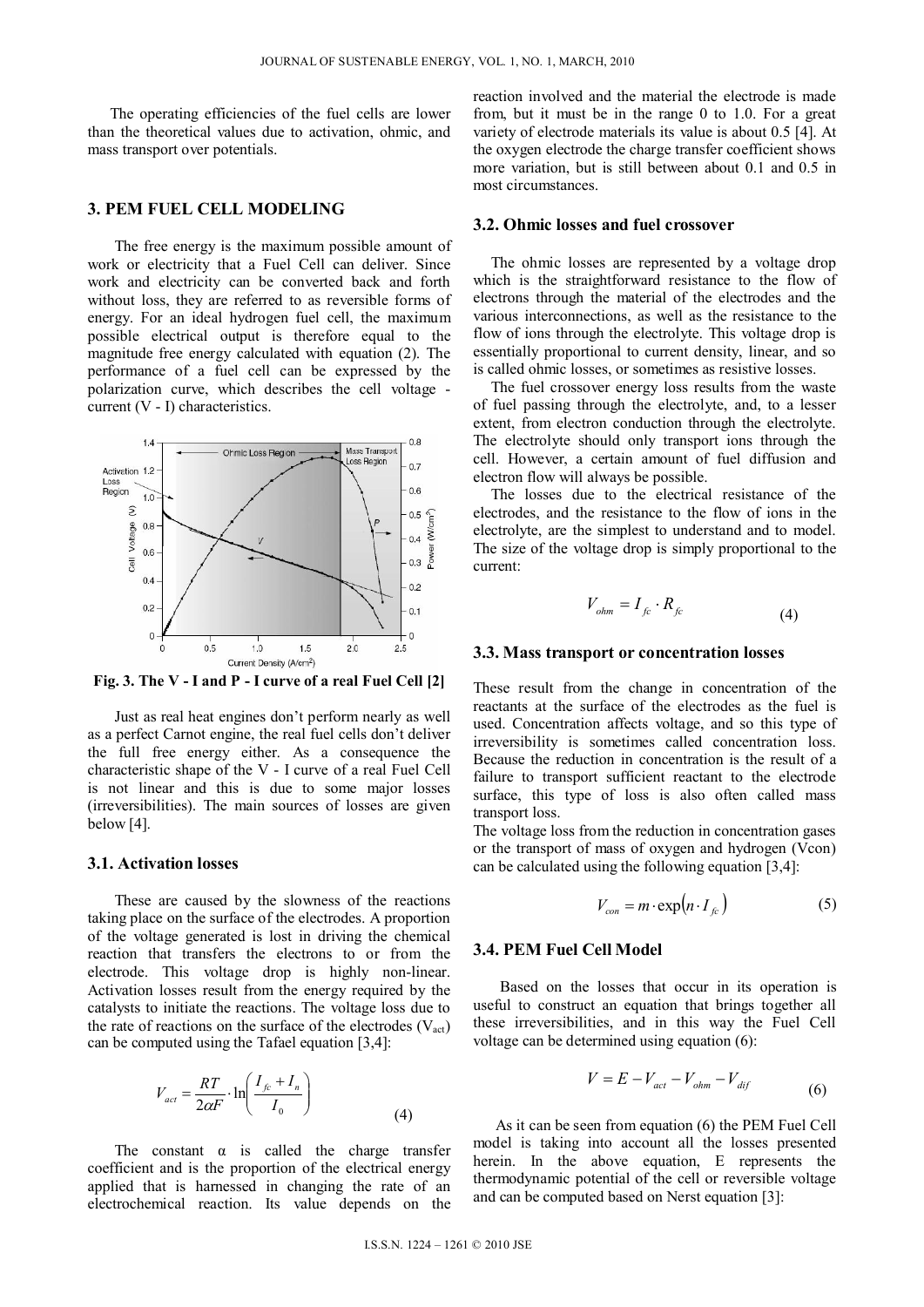$$
E = V_0 + \frac{RT}{2F} \ln \left( \frac{P_{H_2} \cdot \sqrt{P_{O_2}}}{P_{H_2 O_c}} \right) \tag{7}
$$

Usually to obtain higher power ratings Fuel Cells are connected in series and the resulting connection is called Fuel Cell Stack. In this case, for a the Fuel Cell Stack made out of N Fuel Cells the output voltage is calculated with the following equation:

$$
V = N \cdot \left( E - V_{act} - V_{ohm} - V_{dif} \right) \tag{8}
$$

# **4. MODEL PARAMETERS INFLUENCE ON FUEL CELL PERFORMANCE**

Based on the PEM Fuel Cell model described by equation (6) and using MathCAD Engineering Calculation Software the influence of different model parameters on the PEM Fuell Cell performance could be determined and presented in graphical representations.

The  $V - I$  and  $P - I$  curves of a PEM Fuel Cell are presented in Figure 4.

The model parameters values used in the representation of the polarization curve V - I and the  $P - I$ curve are presented in Table 1.



**Fig. 4. The V - I and P - I curve for a PEM Fuel**

| Table 1. Model parameters values |               |                            |
|----------------------------------|---------------|----------------------------|
| Parameter                        | Value         | UM                         |
| $\rm V_0$                        | 1.032         | V                          |
| R                                | 8.314         | J/molK                     |
| T                                | $273.15 + 25$ | K                          |
| F                                | 96485         | C/mol                      |
| $P_{H2}$                         | $1.01E + 5$   | Pa                         |
| $P_{O2}$                         | $1.01E + 5$   | Pa                         |
| $P_{H2Oc}$                       | $1.01E + 5$   | Pa                         |
| α                                | 0.5           |                            |
| $I_n$                            | 2             | mA/cm <sup>2</sup>         |
| $I_0$                            | 0.1           | mA/cm <sup>2</sup>         |
| $R_{\rm fc}$                     | $2.0E-4$      | $k\Omega$ •cm <sup>2</sup> |
| m                                | 2.11E-5       | V                          |
| n                                | 8E-3          | cm2/mA                     |

#### **4.1. Fuel Cell resistance influence**

To highlight how the Fuel Cell resistance influence the cell behavior and operation three values of resistances (0.2 k $\Omega$ •cm2 to 0.3 k $\Omega$ •cm2 and to 0.4 k $\Omega$ •cm2) were

considered. The influence of resistance in Fuel Cell performance is presented in Figure 5.

As it can be observed from Figure 5 the Fuel Cell potential and efficiency suffer a significant increase when the resistance decreases from 0.4 kΩ•cm<sup>2</sup> to 0.3 kΩ•cm<sup>2</sup> and to 0.2  $k\Omega$ •cm<sup>2</sup>. In consequence, it is clear that Fuel Cell with smaller resistance have higher energy potentials.



### **4.2. Internal current density influence**

Although internal currents and fuel crossover are essentially equivalent, and the fuel crossover is probably more important, the effect of these two phenomena on the cell voltage is easier to understand if it is considered only the internal current. The equivalence of the fuel crossover and the internal currents on the open circuits is an approximation, but is quite a fair one in the case of hydrogen fuel cells where the cathode activation overvoltage dominates. The importance of the internal current is much less in the case of higher temperature cells (for which the exchange current density is much higher than the internal current density) but has a important influence on low-temperature cells, such as PEM cells [4].



In low-temperature cells the internal current density causes a noticeable voltage drop at open circuit. As it can be seen in Figure 6 low values of this parameter leads to improved performance of Fuel Cells.

#### **4.3. Exchange current density influence**

The reaction at the oxygen electrode of a proton exchange membrane (PEM) or acid electrolyte fuel cell is described by equation (9):

$$
O_2 + 4e^+ + 4H^+ \leftarrow \rightarrow 2H_2O \tag{9}
$$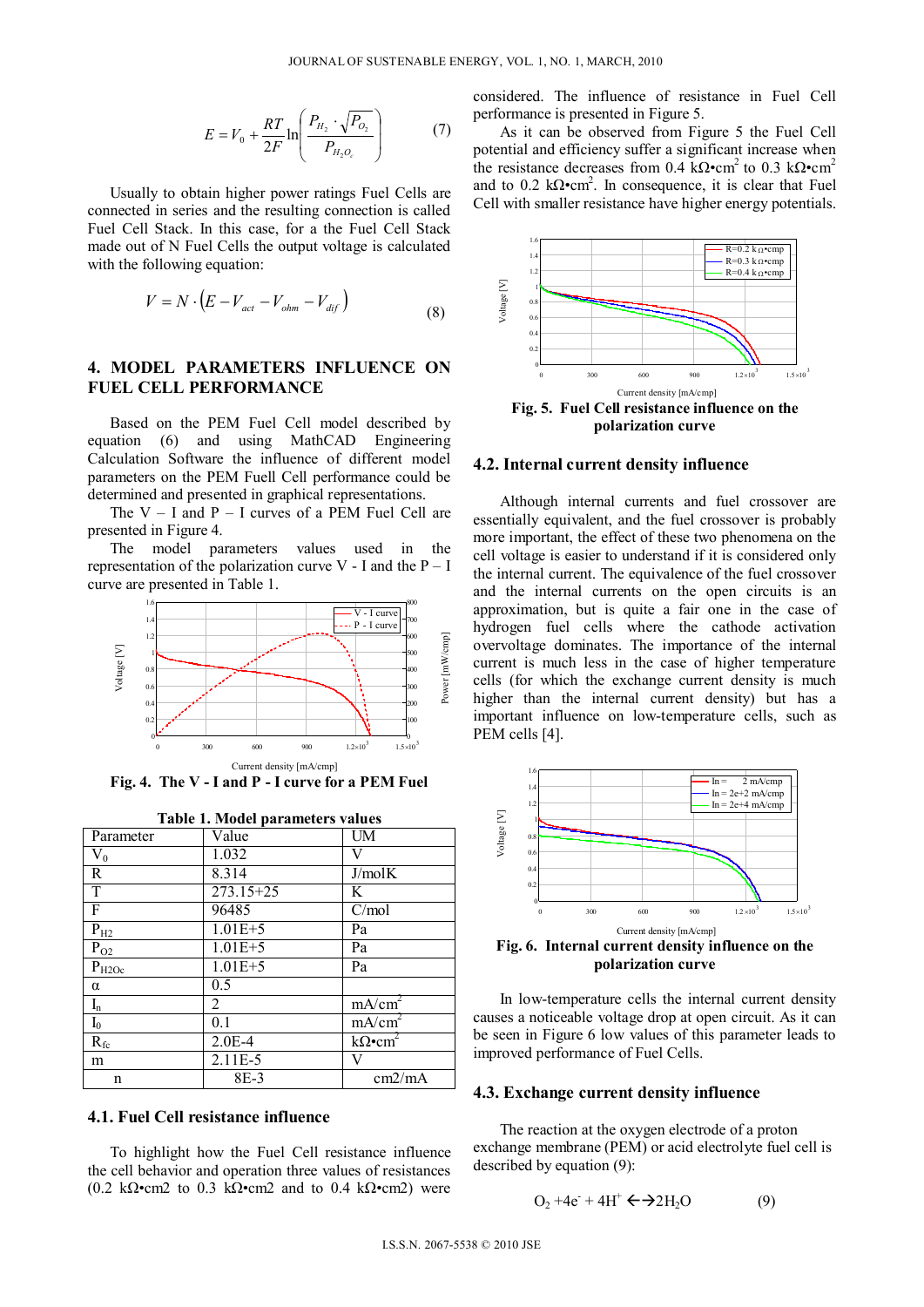At zero current density, we might suppose that there was no activity at the electrode and that this reaction does not take place. In fact this is not so; the reaction is taking place all the time and also the reverse reaction is also taking place at the same rate. Thus, there is a continual backwards and forwards flow of electrons from and to the electrolyte. This current density is the exchange current density.

Activation overpotential mainly depends on the exchange-current density for the oxygen reduction at the cathode [5]. For the case of PEM Fuel Cells it can be seen from Figure 7 that as a result of the increase of the exchange current density for the oxygen reduction reaction from 0.1 to 1 and 10 mA/cm<sup>2</sup>, there are parallel displacements of the polarization curves, but the displacements are not so large because of the semilogarithmic dependence of the cell potential on the exchange current density.

This exchange current density is crucial in controlling the performance of a fuel cell electrode. It is vital to make its value as high as possible.



**Fig. 7. Exchange current density influence on the polarization curve** 

The appearance of the T parameter in equation  $(4)$ might give the impression that raising the temperature increases the overvoltage. In fact this is very rarely the case, as the effect of temperature increases the exchange current density and consequently the overall effect is to reduce the activation overvoltage. By reducing the activation overpotential the Fuel Cell performance is improved. Another reason for the improved performances is that higher temperatures improve mass transfer within the fuel cells and result in a net decrease in cell resistance: as the temperature increases the electronic conduction in metals decreases but the ionic conduction in the electrolyte increases [6].

#### **4.4. Mass-Transport Parameters influence**

In the semi-empirical equation (5), the two parameters *m* and *n* account for the mass-transport phenomena in PEM Fuel Cells. This term describes the third region of the polarization curve, where the cell potential departs from the linear region and falls exponentially because of mass transport limitations.

The dependence of cell efficiency on m is linear, while that on n is exponential. Hence, the effect of n is more pronounced in the  $V - I$  curve than the effect of m.

This can be verified by examining Figures 8 and 9. In Figure 8, the increase of m from  $2x10^{-5}$  V to  $3x10^{-5}$  V and

 $4x10^{-5}$  V causes a decrease in the cell efficiency. The intermediate ohmic region is not affected by the change in m.



**Fig. 8. Mass transport parameter m influence on the polarization curve** 

On the contrary, by changing the value of n from  $8x10^{-3}$  cm<sup>2</sup>/mA to  $7x10^{-3}$  cm<sup>2</sup>/mA and to  $6x10^{-3}$  cm<sup>2</sup>/mA, the fuel cell performance is dramatically affected in the high current density region, with a higher loss in cell efficiency, both in the mass transport and ohmic region



**Fig. 9. Mass transport parameter n influence on the polarization curve** 

From Figure 8 and 9 is obvious that both masstransport parameters will determine a decreasing Fuel Cell efficiency with an increase of m and n. The initial part of the polarization curve remains unchanged for the mass-transport parameters variation. The effect is noticeable on the second part of the ohmic region and mass-transport region and is more pronounced in the case of n parameter, because of its stronger effect on the diffusion phenomena.

# **5. FUEL CELLS IN A DC DISTRIBUTION SYSTEM**

A typical fuel cell produces a voltage from 0.6 V to 0.7 V at full rated load. To deliver the desired amount of energy, the fuel cells can be combined in series and parallel circuits, where series yields higher voltage, and parallel allows a higher current to be supplied. Such a design is called a Fuel Cell Stack. Further, the cell surface area can be increased, to allow stronger current from each cell.

Fuel Cell have a high degree of application in the transport industry, being widely used today for electric cars, buses, scooters, boats, airplanes. In addition the Fuel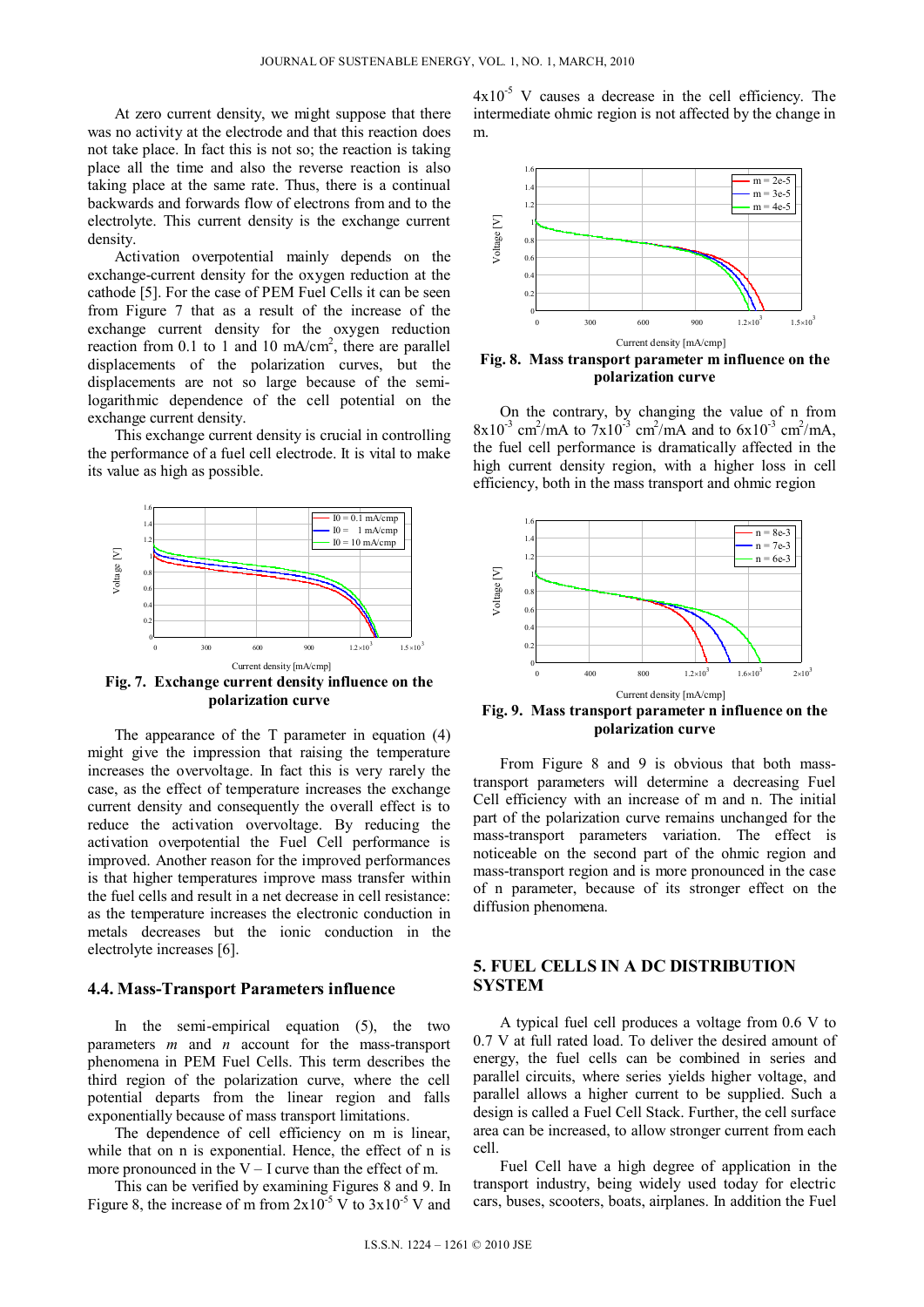Cell Stack can also be used as backup sources for telecommunications systems. The technical information of a 3-5 kW Fuel Cell Stack which can be used as a backup supply source is presented in Figure 10.

|      | <b>Power Rating</b>                                    | 5 kW or 3 kW                                                  |
|------|--------------------------------------------------------|---------------------------------------------------------------|
|      | <b>Nominal Voltage</b>                                 | 48 Vdc or 24 Vdc                                              |
| Stay | Voltage Adjustable                                     | 48 to 52 Vdc, 24 to 26 Vdc                                    |
|      | Size (W x D x H)                                       | $1.5 \times 1.1 \times 1.9$ m (60 x 43 x 77 in)               |
|      | <b>Weight (Product)</b>                                | 726 kg (1,600 lbs)                                            |
|      | <b>Fuel Specification</b>                              | HydroPlus (methanol/water)                                    |
|      | <b>Fuel Tank</b>                                       | 210 L (55 gal)                                                |
|      | <b>Ambient Temperature</b>                             | -40°C to +50°C (-40°F to 122°F)*                              |
|      | Location                                               | Outdoor Rated                                                 |
|      | Elevation                                              | 0 to 2000 m (0 to 6562 ft)**                                  |
|      | Communications                                         | 4 Dry Contacts (relays), Ethernet, and Wireless Modem (GPRS)  |
|      | <b>Certifications</b>                                  | CF and ANSI/CSA FC-1                                          |
|      | <b>Typical Run Time</b><br><b>Standard 55 Gal Tank</b> | 120 Hours @ 2 kW Output Power<br>48 Hours @ 5 kW Output Power |

**Fig. 10. 5 kW Fuel Cell Stack P = 3 – 5 KW, U = 24/48 V dc [7]** 

Research in this area has enabled the appearance on the market of Fuel Cell Stacks that can be integrated as local sources in a distribution system. Some companies are producing Stacks that can be used in stationary applications. An example of a 5 kW Fuel Cell Stack is presented in Figure 11.



**Fig. 11. 5 kW Fuel Cell Stack P = 5 KW, U = 64/114 V dc [7]** 

The Fuel Cell technology progressed quickly and today some producers like [8] can provide energy supplying local solutions based on Fuel Cells. These local generation stations can be achieved with different power ratings depending on application:

- 300 kW: food/beverage processing plants, manufacturing facilities, hotels, hospitals, universities, and utilities;
- 1400 kW: wastewater treatment, manufacturing, large hotels, hospitals and universities;
- 2800 kW: hospitals, universities, manufacturing facilities, wastewater treatment plants, and grid support.

The operation of Fuel Cells as a power supplying sources enables the use of direct current. Today the connection between Fuel Cell and the alternative current network is realized through a dc/ac conversion process. By using a direct current network and connection as a direct interface the dc/ac conversion process can be avoided and the overall performance increased. The connection with the ac distribution system can be realized





**Fig. 12. Fuel Cell in a DC distribution system** 

## **CONCLUSIONS**

Petroleum, natural gas, and coal are the three main types of fossil fuels that all have their drawbacks. Fuel Cells provide a source of energy in the form of electricity and even if this technology is still expensive it is clear that Fuel Cells represent a solution for energy supply in the near future.

In this paper the PEM Fuell Cell performance was investigated taking into consideration the different model parameters variations.

Using MathCAD Engineering Calculation Software and the PEM Fuel Cell model presented, the influence of the model parameters on the cell performance could be determined and presented thru graphical representations. Analyzing the polarization curves obtained for different values of the investigated parameters some observations could be made:

- to improve the efficiency the Fuel Cell resistance has to be as small as possible;
- lower values of the internal current density and higher values of exchange current density will improve the Fuel Cell efficiency;
- the increase of both m and n parameters will cause a decrease of the Fuel Cell efficiency (a more significant influence on the cell performance has the n parameter).

Besides a PEM Fuel Cell model, the paper presents also the technical information of some Fuel Cells Stacks in respect of power ratings, voltage output and applications fields.

# **NOMENCLATURE**

- ΔG change in Gibbs free energy, [J*/*mol];
- ΔH change in enthalpy, [J*/*mol];
- $\eta_{\text{max}}$  cell maximum possible efficiency;
- E thermodynamic potential of the cell, [V];
- $V_{\text{act}}$  activation overvoltage, [V];

 $V_{\text{ohm}}$  ohmic overvoltage, [V];